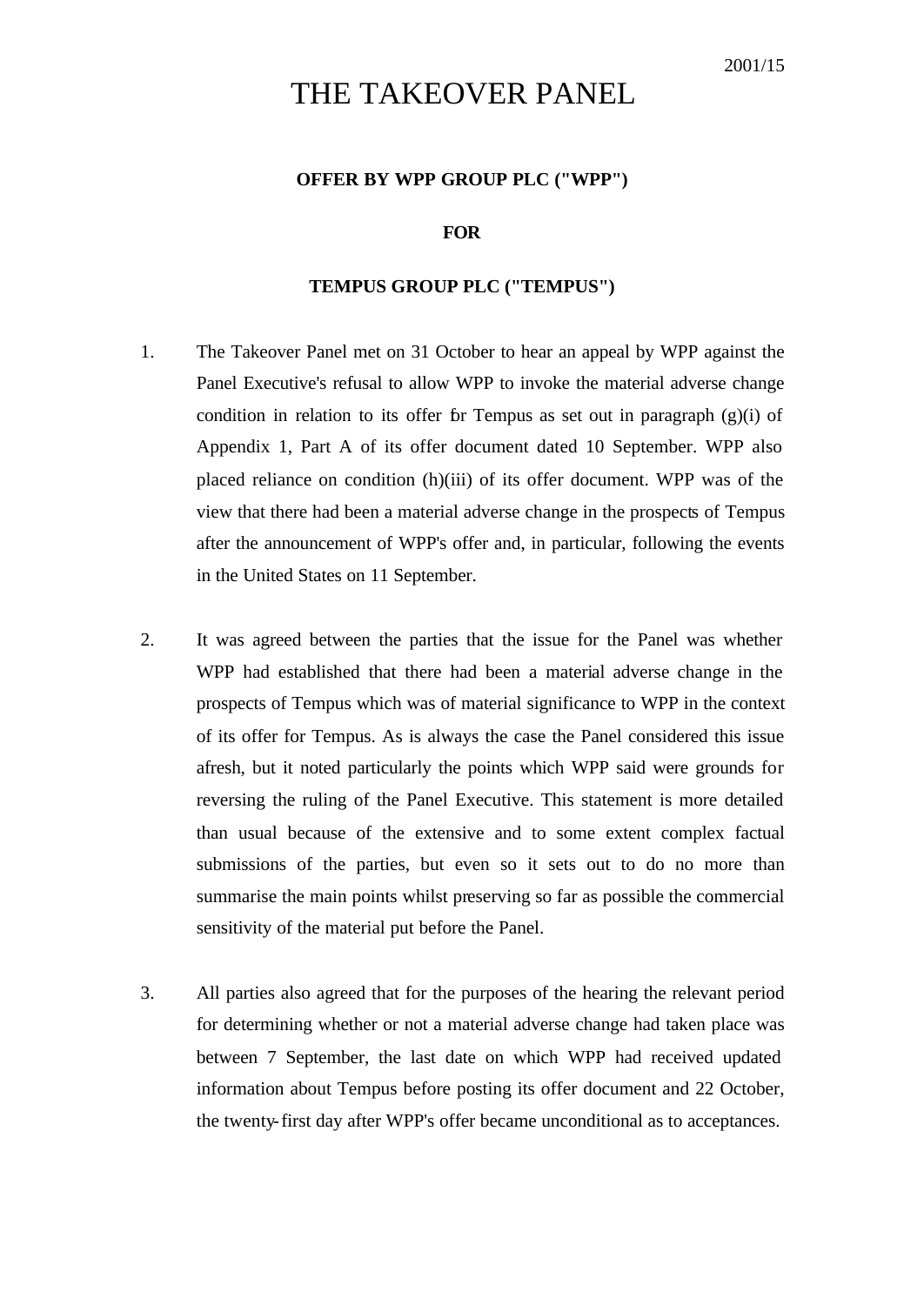4. WPP is advised by Merrill Lynch and Goldman Sachs. Tempus is advised by Lazard Brothers. The Panel received detailed written and oral submissions from both the parties and their advisers, as well as from the Panel Executive.

#### **Background**

- 5. On 19 July, Havas Advertising ("Havas") announced a recommended cash offer of 541p per share for Tempus. On 22 July, WPP was granted access to a data room prepared by Tempus which included Tempus' then forecast for 2001 and certain information about the period beyond 2001. On 30 July, Havas posted its offer document. On 20 August, WPP announced a cash offer of 555p per share for the whole of the shares in Tempus not already owned by it, valuing Tempus at approximately £434 million. At the date of the announcement it already owned approximately 22% of Tempus. On 7 September, Tempus provided to WPP its draft interim results for the six months to 30 June with updated forecasts for the year to 31 December 2001. On 10 September, WPP posted its offer document.
- 6. On 11 September, the terrorist attacks in the United States took place. On 17 September WPP made share purchases in the market of approximately 3% of the share capital of Tempus, which together with the shares it already owned gave WPP a 25% holding in Tempus. On 24 September, Havas lapsed its offer as a result of insufficient acceptances.
- 7. On 25 September, Tempus publicly announced its interim results for the six months ended 30 June 2001. By 2 October, WPP had received acceptances in respect of 89.9% of the Tempus shares to which its offer rela ted and, as a result of its share purchases on 17 September, WPP's offer became unconditional as to acceptances. WPP then extended its offer until 15 October. On 10 October, WPP announced that it was to seek a ruling from the Panel Executive that it was entitled under the Code to invoke its material adverse change condition. On 16 October, Tempus submitted to the Panel Executive that there had been no material adverse change or deterioration in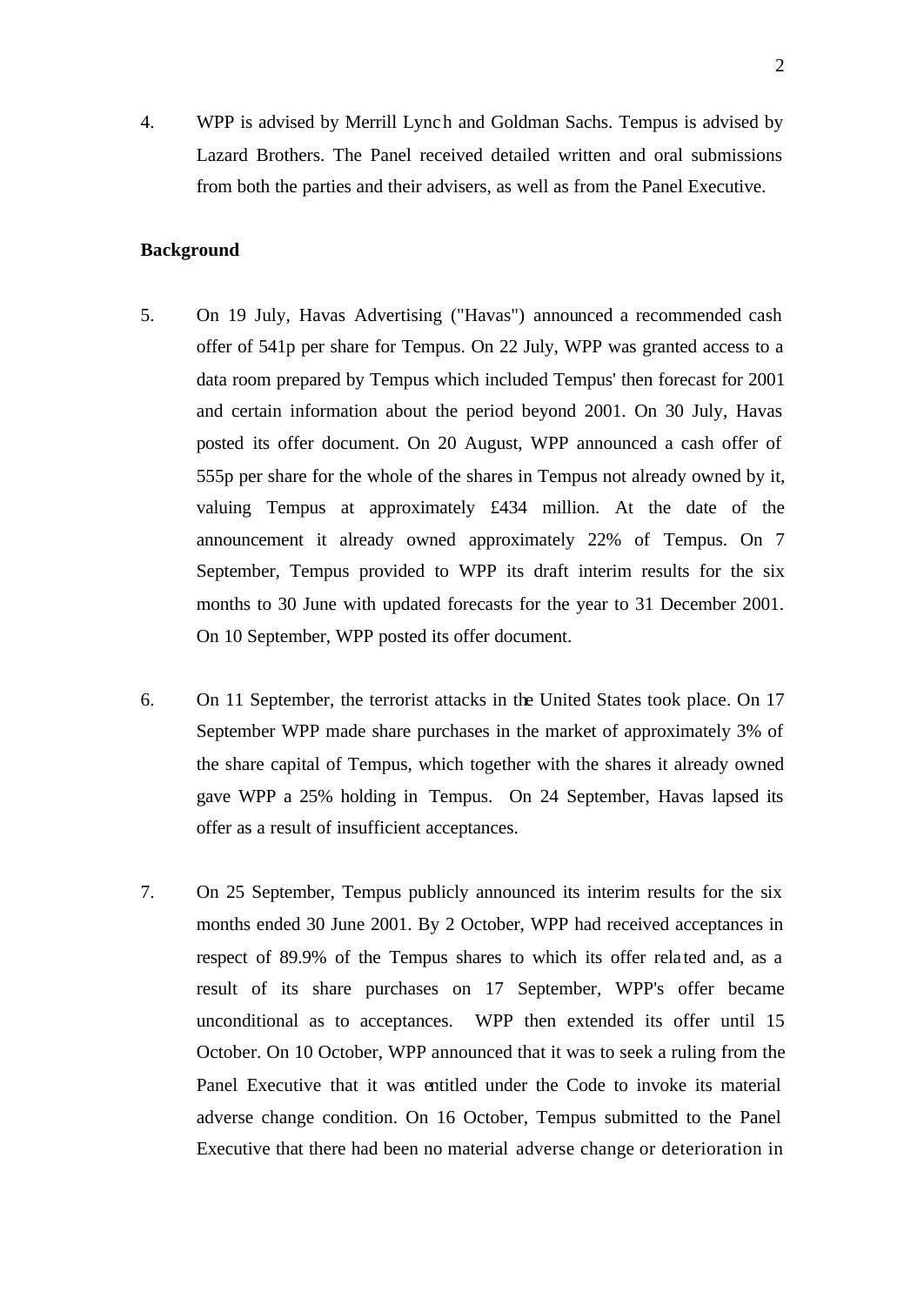its prospects and included in its submission a private and confidential revised forecast of results for the year to December 2001, which submission was duly forwarded to WPP with Tempus' consent. On 22 October, WPP announced its offer would remain subject to conditions  $(g)(i)$  and  $(h)(iii)$  of its offer document, but was otherwise unconditional and extended its offer to 29 October and subsequently extended it further, presently until 12 November. On 24 October after hearing a number of submissions from each side, the Panel Executive ruled that WPP should not be permitted to invoke the material adverse change condition. WPP notified the Panel Executive on 25 October that it intended to appeal to the full Panel. On 26 October WPP made a procedural application to the Chairman of the Panel. It sought (as it had unsuccessfully done from the Executive) an order that Tempus should provide certain financial information about Tempus' trading for the third quarter of 2001 That application was dismissed by the Chairman after a hearing on 30 October, but on the basis that the full Panel, when hearing WPP's substantive appeal, could take a different view when considering the matter as a whole.

#### **Relevant provisions of the WPP offer**

#### **Material Adverse Change Condition**

8. The WPP offer is subject to the conditions set out in Part A of Appendix 1 to the offer document, paragraph  $(g)(i)$  of which provides that:

> *"(g) since 31 December 2000 and save as disclosed in the accounts then ended and save as publicly announced in accordance with the Listing Rules by Tempus prior to 20 August 2001 and save as disclosed in this document or as otherwise fairly disclosed in writing by Tempus to WPP:*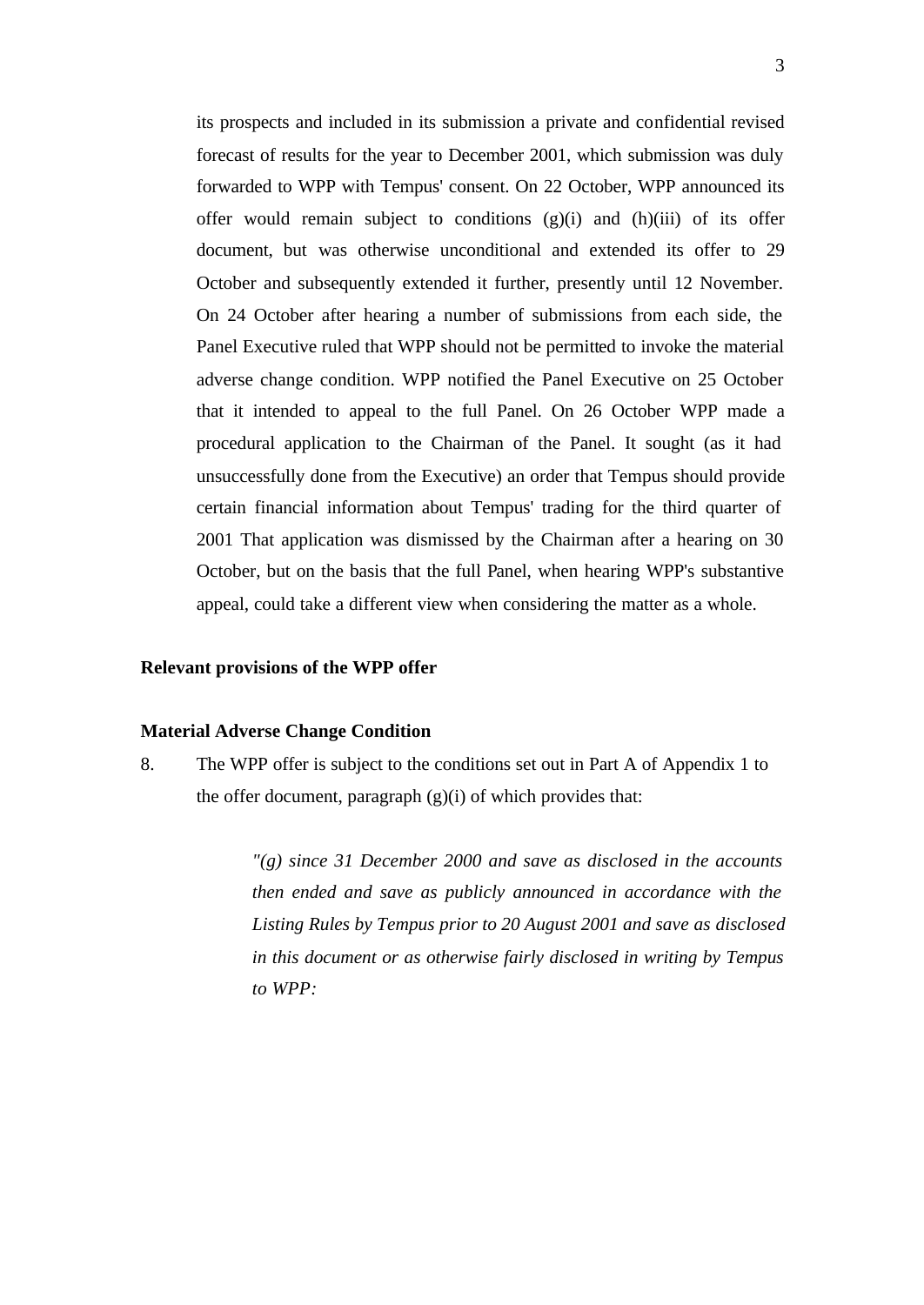- *(i) no material adverse change or deterioration having occurred in the business, assets, financial or trading position or profits or prospects of any member of the wider Tempus Group."*
- 9. As mentioned above, the offer was also subject to condition (h)(iii) which provides that:

*"(h) save as publicly announced in accordance with the Listing Rules by Tempus prior to 20 August 2001 or as otherwise fairly disclosed in writing to WPP prior to that date by any member of the Tempus Group, WPP not having discovered:*

- *(iii) any information which materially affects the import of any information disclosed at any time by or on behalf of any member of the wider Tempus Group".*
- 10. WPP acknowledged that it had no separate right to withdraw the offer on the basis of condition (h)(iii) but relied on this condition in order to protect its ability to rely on the conclusions derived from Tempus' 16 October forecast in support of is case under condition  $(g)(i)$ . There was no dispute that WPP could rely on that forecast and condition (h)(iii) therefore requires no further consideration. The question for the Panel is whether condition  $(g)(i)$  can be invoked.

## **Jurisdiction**

11. There is a contractual relationship between WPP and the shareholders of Tempus who have accepted WPP's offer, the determination of which is a matter of law. However, as WPP readily accepted, it was for the Panel to determine whether WPP should be permitted under the Code to invoke condition (g)(i) of its offer document and thereby lapse its offer.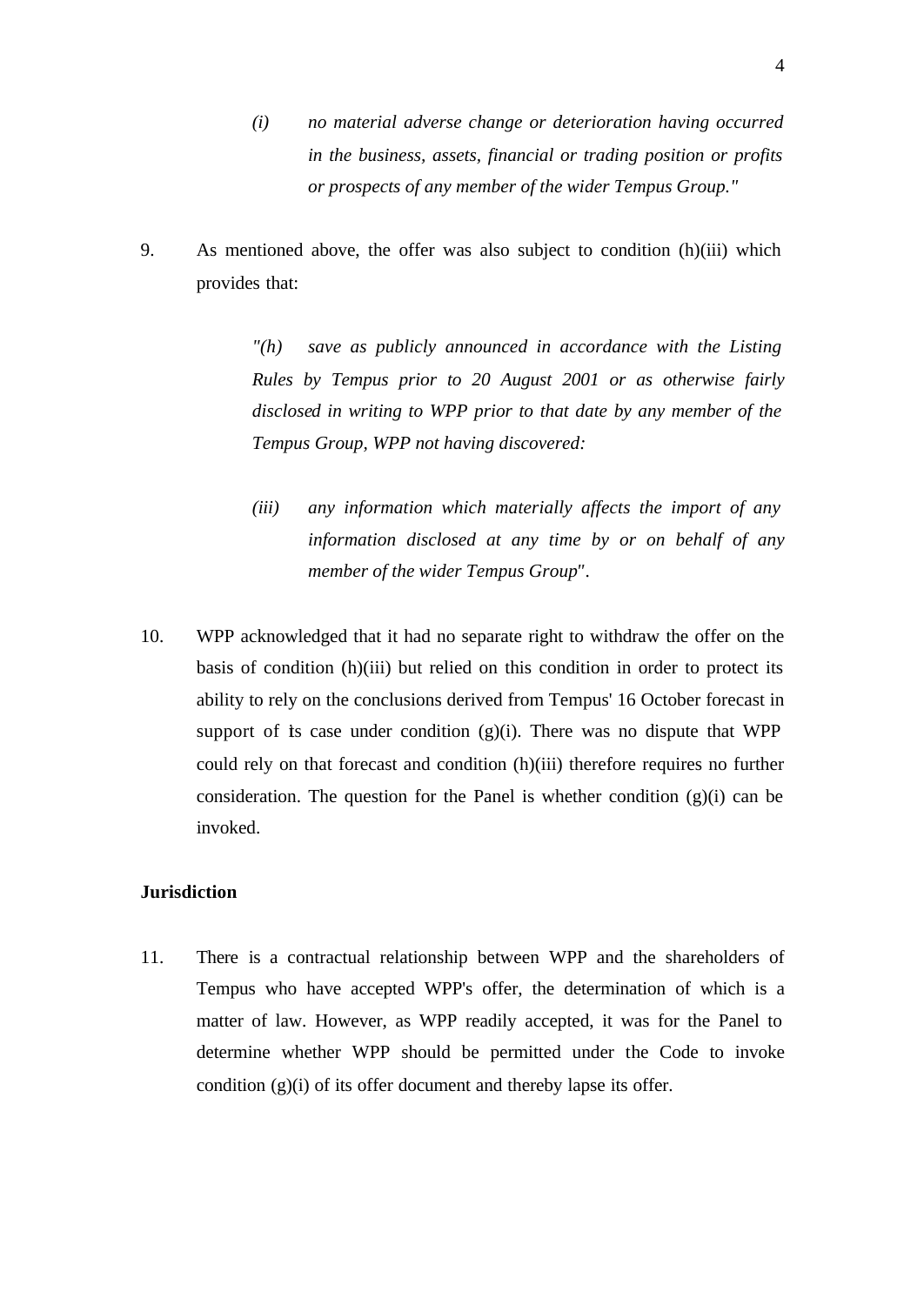#### **The Code**

12. The relevant provisions of the Code are:

**Rule 2.7. Consequences of a "Firm Announcement"**

**When there has been an announcement of a firm intention to make an offer, the offeror must, except with the consent of the Panel, proceed with the offer unless the posting of the offer is subject to the prior fulfilment of a specific condition and that condition has not been met.**

```
NOTES ON RULE 2.7
```
*1. Failure to proceed — exceptional circumstances*

*A change in general economic, industrial or political circumstances will not justify failure to proceed with an announced offer: to justify a decision not to proceed, circumstances of an exceptional and specific nature are required.*

*2. ...*

## **Rule 13. Subjective Conditions**

**An offer must not be subject to conditions which depend solely on subjective judgments by the directors of the offeror or the fulfilment of which is in their hands.**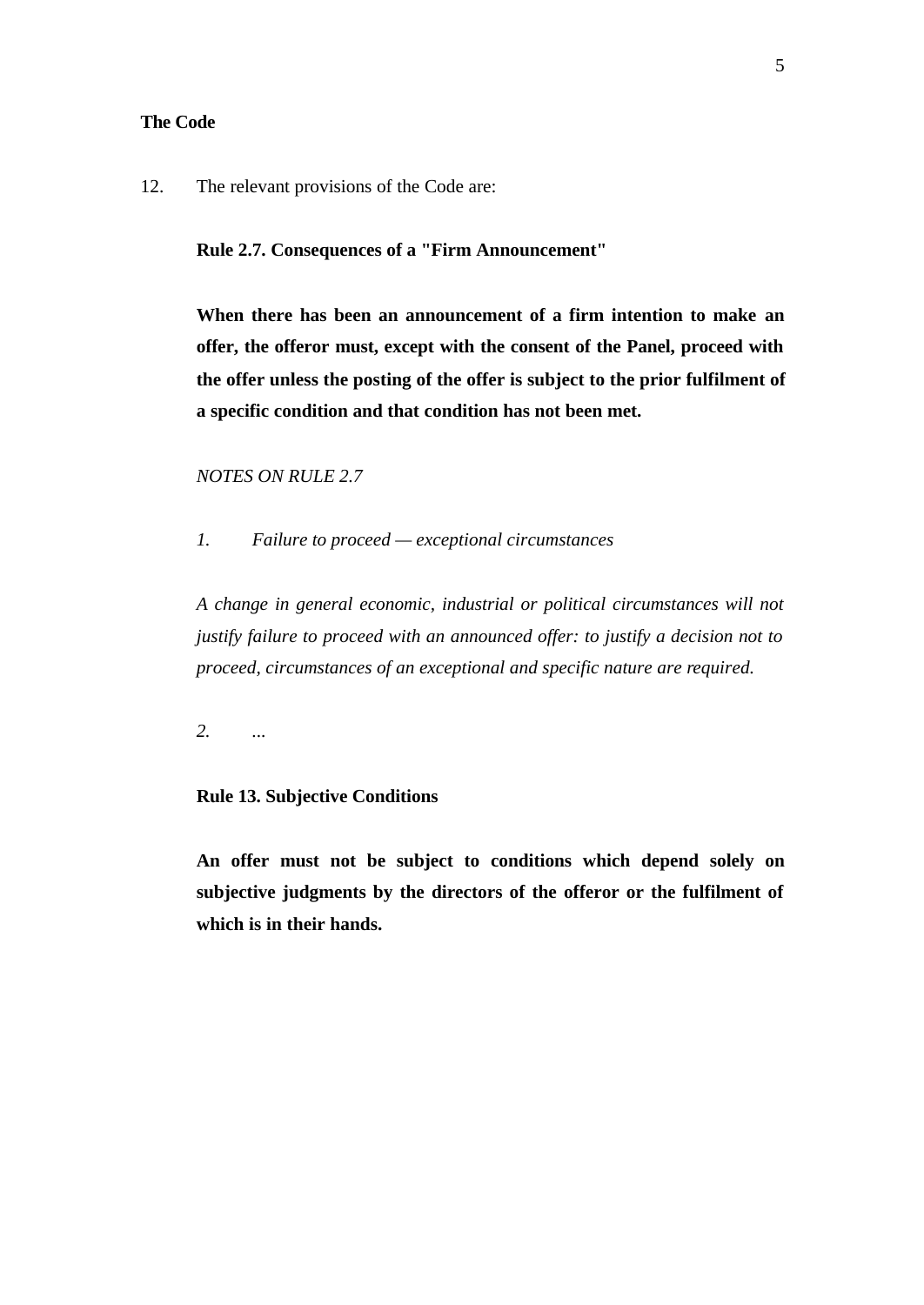#### *NOTES ON RULE 13*

## *1. An element of subjectivity*

*The Panel may be prepared to accept an element of subjectivity in certain special circumstances where it is not practicable to specify all the factors on which satisfaction of a particular condition may depend, especially in cases involving official authorisations, the granting of which may be subject to additional material obligations for the offeror. It would also normally be acceptable in an announcement for an offer to be expressed as being conditional on statements or estimates being appropriately verified.*

*2. Invoking conditions*

*An offeror should not invoke any condition so as to cause the offer to lapse unless the circumstances which give rise to the right to invoke the condition are of material significance to the offeror in the context of the offer.*

13. In spite of changes in the circumstances in which offers are launched and the conditions to which they are subject, the Panel's approach has been consistently applied over many years and remains valid today. In a statement issued at a time of major market decline in 1974, the Panel said:

*"In general...the Panel considers that a change in economic and industrial conditions, or even in legislative policy, which may suggest that a proposed acquisition will not be as advantageous for the offeror company as was hoped when the intention to offer was first announced, is one of the hazards which has to be accepted in a takeover situation. Even in more normal conditions than now exist, markets are volatile and it must be expected that they will sometimes over a period show wide fluctuations, which may for a*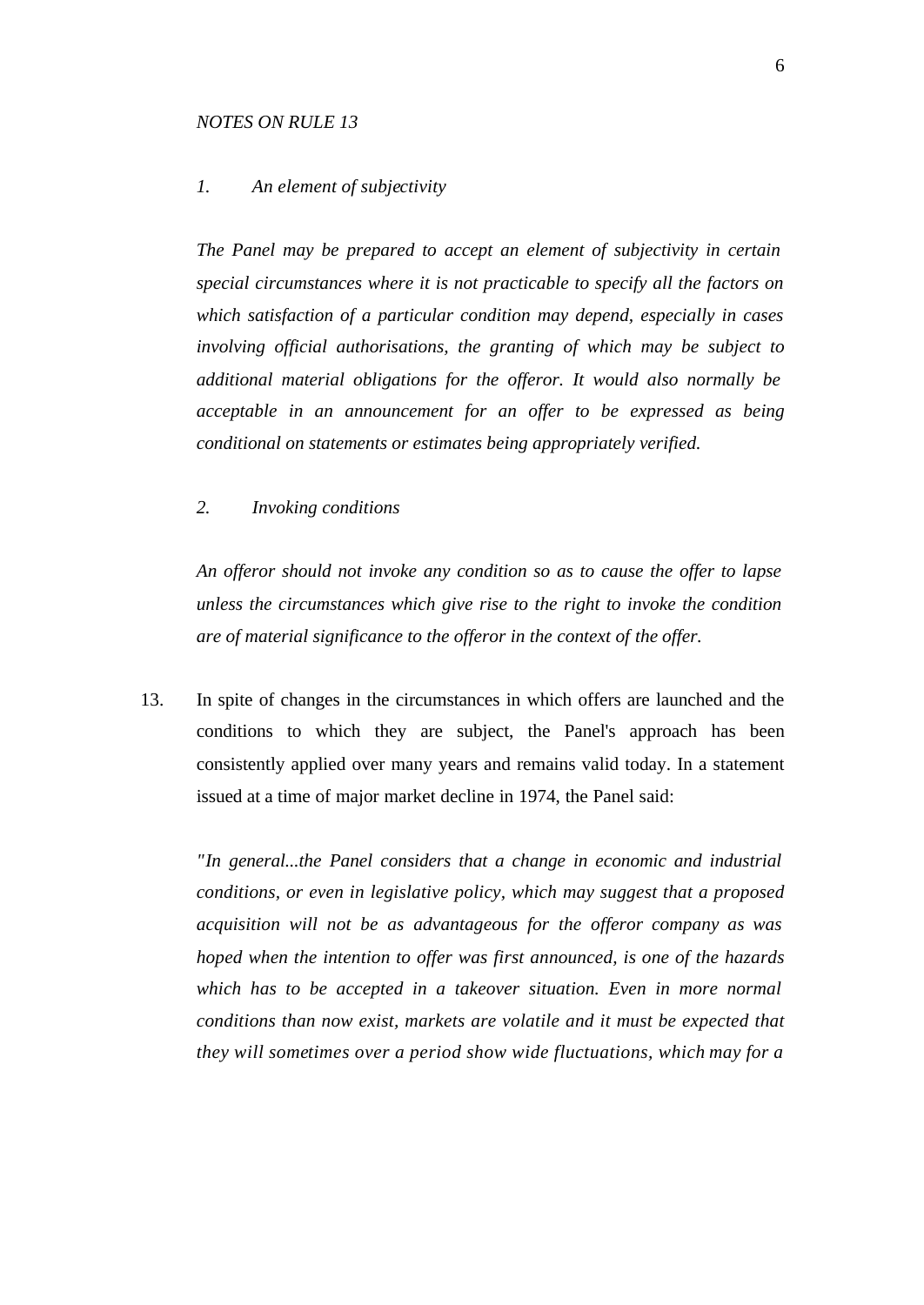*time put a different complexion on the economics of a particular offer. On the other hand, falls in market levels or depressions in the general economy are usually followed after a time by recovery. Similarly, legislative policy depends upon the exigencies of the time. The Panel considers that a change in economic, industrial or political circumstances will not normally justify the*  withdrawal of an announced offer. To justify unilateral withdrawal, the Panel *would normally require some circumstance of an entirely exceptional nature and amounting to something of the kind which would frustrate a legal contract. It must be remembered that the terms and timing of an announcement of intention to offer and of the posting of offer documents are, subject to the Code, entirely in the hands of the offeror. It is therefore right that an offeror shall accept the risk of a change of circumstances in the intervening period. Once an offer is announced, the market in the shares of the offeree company is likely to be, at least to some extent, supported by the price at which the offer has been fixed. It follows that withdrawal would contribute to the market having been a false one." (Panel Statement 1974/2)*

#### 14. In March 1974 the Panel issued a further statement in which it said as follows:

*"Announcements of offers should not include conditions which depend on subjective judgments by the directors or the fulfilment of which are in the hands of the directors since these create unnecessary uncertainty; nor should they include a condition that, if the general economic situation deteriorates, the directors can withdraw the offer. It would normally be acceptable in an announcement for an offer to be expressed as conditional on statements or estimates being appropriately verified."* **(Panel Statement 1974/7)**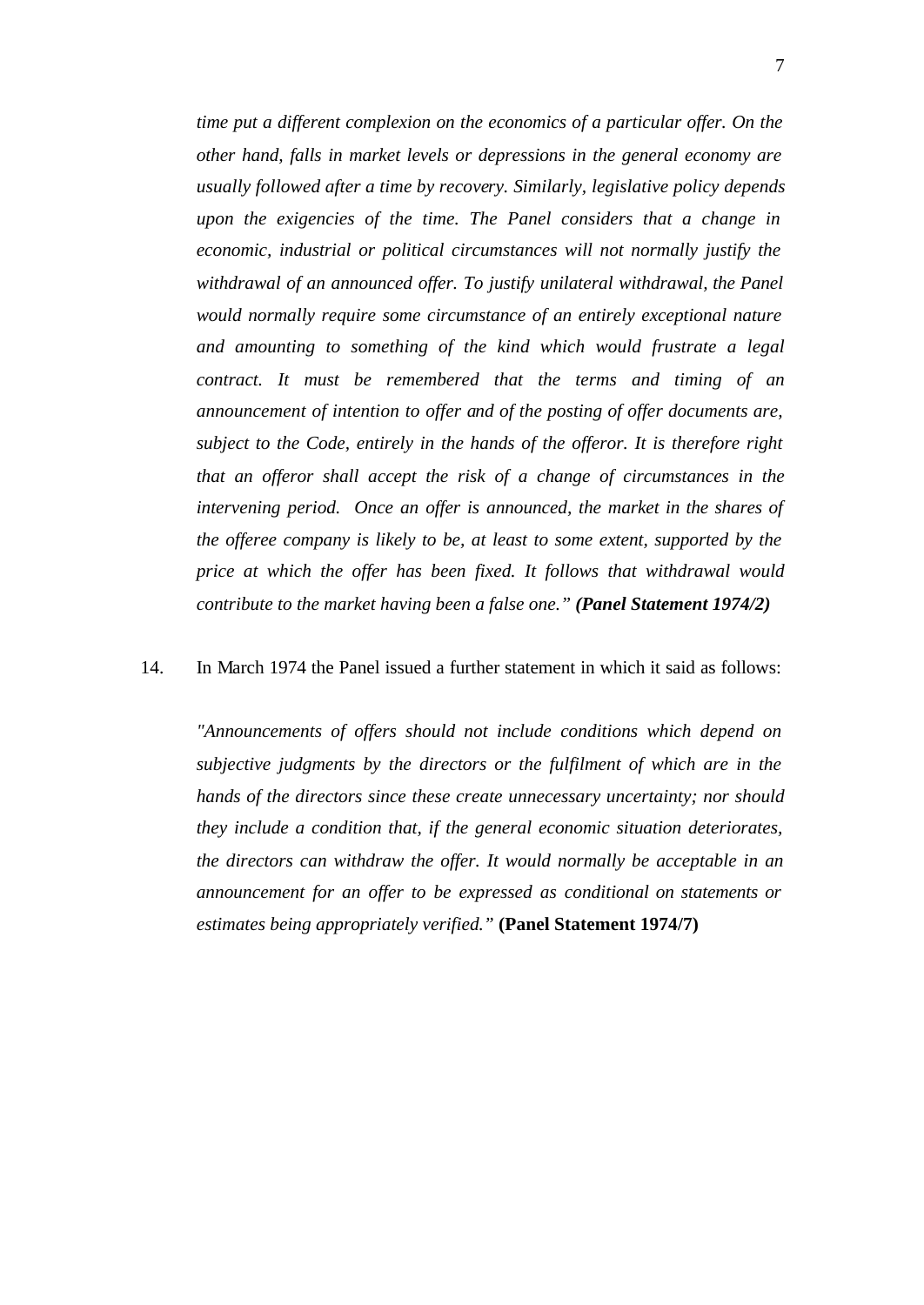## **The application of the Rules and the current practice reflected in the Panel statements**

- 15. There was much discussion in the parties' submissions to the Panel about the applicability of Rule 2.7. Tempus sought to argue that it applied directly to the invocation of a material adverse change condition and that WPP was not therefore able to trigger that condition on the basis of general changes in economic circumstances including those occasioned by the events of September  $11<sup>th</sup>$ . WPP on the other hand contended that the purpose of Rule 2.7 was to prevent offerors from failing to post offers that had been announced and that thereafter an offeror was entitled to invoke the conditions to which it had made its offer subject, provided of course that the conditions complied with Rule 13 and the Notes to that Rule. WPP went on to say that even if it were wrong and Rule 2.7 was of direct application in the present case, then it had met the test because the events of September 11<sup>th</sup> had had an effect on Tempus of "an exceptional and specific nature".
- 16. The Panel considers that the history and wording of Rule 2.7 make it difficult to argue that it is of direct application to the operation of a material adverse change condition contained in an offer which has been posted. However, the Panel believes that the thinking underlying the Rule and the above quoted 1974 Panel Statements that gave rise to the Rule should be taken into account when considering the materiality test in Note 2 to Rule 13 (the application of which was accepted by all the parties) so that meeting this test requires an adverse change of very considerable significance striking at the heart of the purpose of the transaction in question, analogous, as the 1974/2 Panel Statement put it, to something that would justify frustration of a legal contract. To accept a lower test would allow an offeror to use a material adverse change condition to defeat the object of Rule 2.7 and the 1974 Panel Statements. The Panel, accordingly, did not accept the test proposed by WPP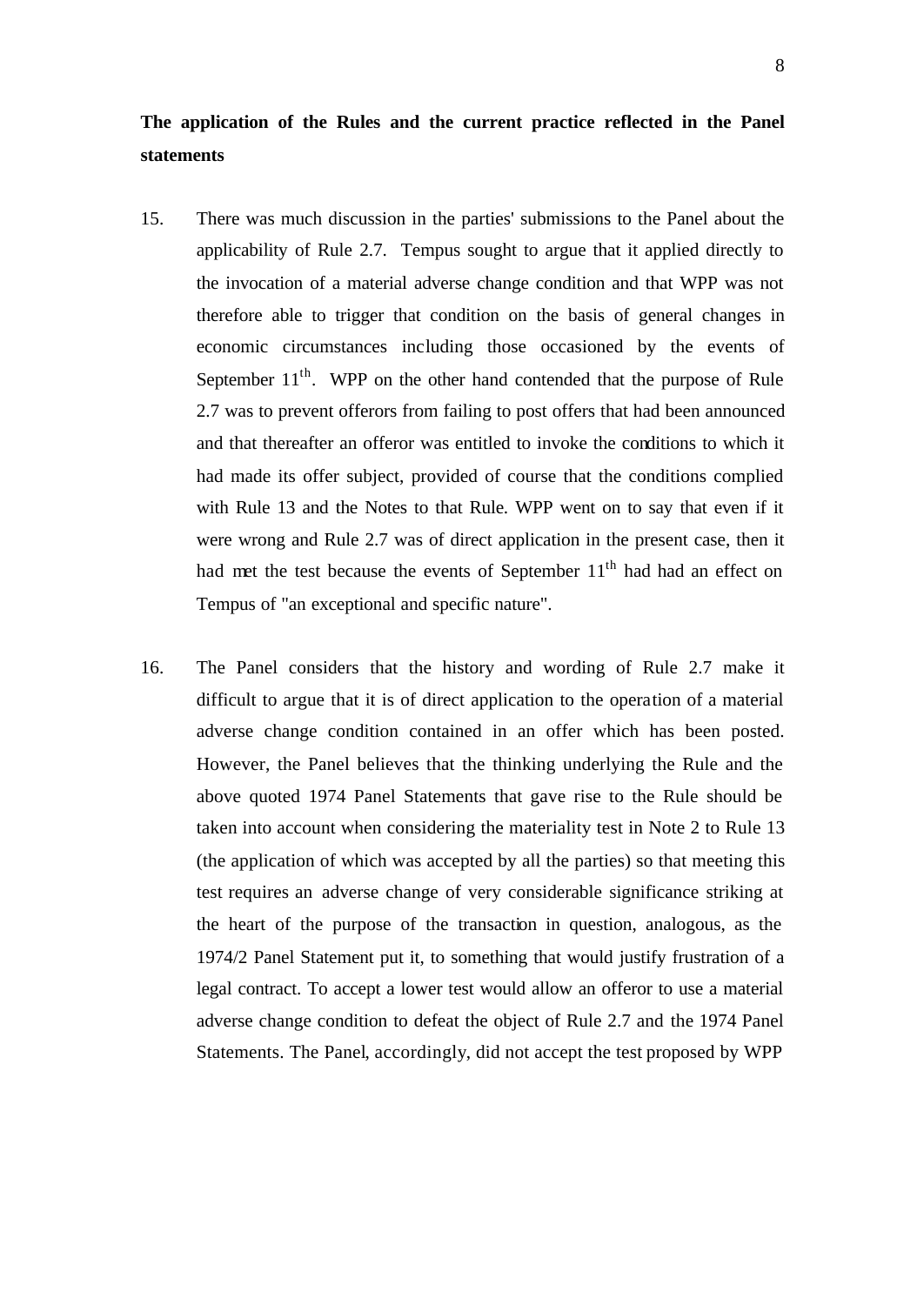that it is sufficient if there has been "a change which undermines, from the offeror's perspective, the rationale for having made the offer at the price and on the terms specified".

- 17. The Panel considers that a change in general economic circumstances may legitimately be relied upon when seeking to invoke the relevant condition, but only if and to the extent that in doing so the requirements mentioned in paragraph 16 are satisfied.
- 18. It was not disputed by WPP that the offeror cannot rely on what he knows or anticipates at the relevant time (or, the Panel would add, what he would have known if he had complied with his obligations under General Principle 3 to announce an offer only after the most careful and responsible consideration).
- 19. As Tempus said and WPP did not dispute, the events of 11 September occurred during a period of economic decline both generally and in the advertising sector and this was known to WPP and indeed reflected in the public statements by WPP before the announcement of its offer. WPP did not rely on the general economic decline which was already apparent. They relied on the effect of the events of 11 September on economic conditions as they affected Tempus. They said these events were exceptional and unforeseeable and this is indeed correct. Views on the likely progress and length of the decline varied widely before, during and after the announcement of this bid, and markets were unusually volatile during that time. Tempus said rightly that to succeed WPP had to distinguish between the causative effects and show what were the consequences on Tempus' prospects of the 11 September events and the aftermath as opposed to what was the effect of a known general and sectoral decline existing prior to 11 September. The Panel accepts this analysis by Tempus, which emphasises one of the difficulties facing WPP.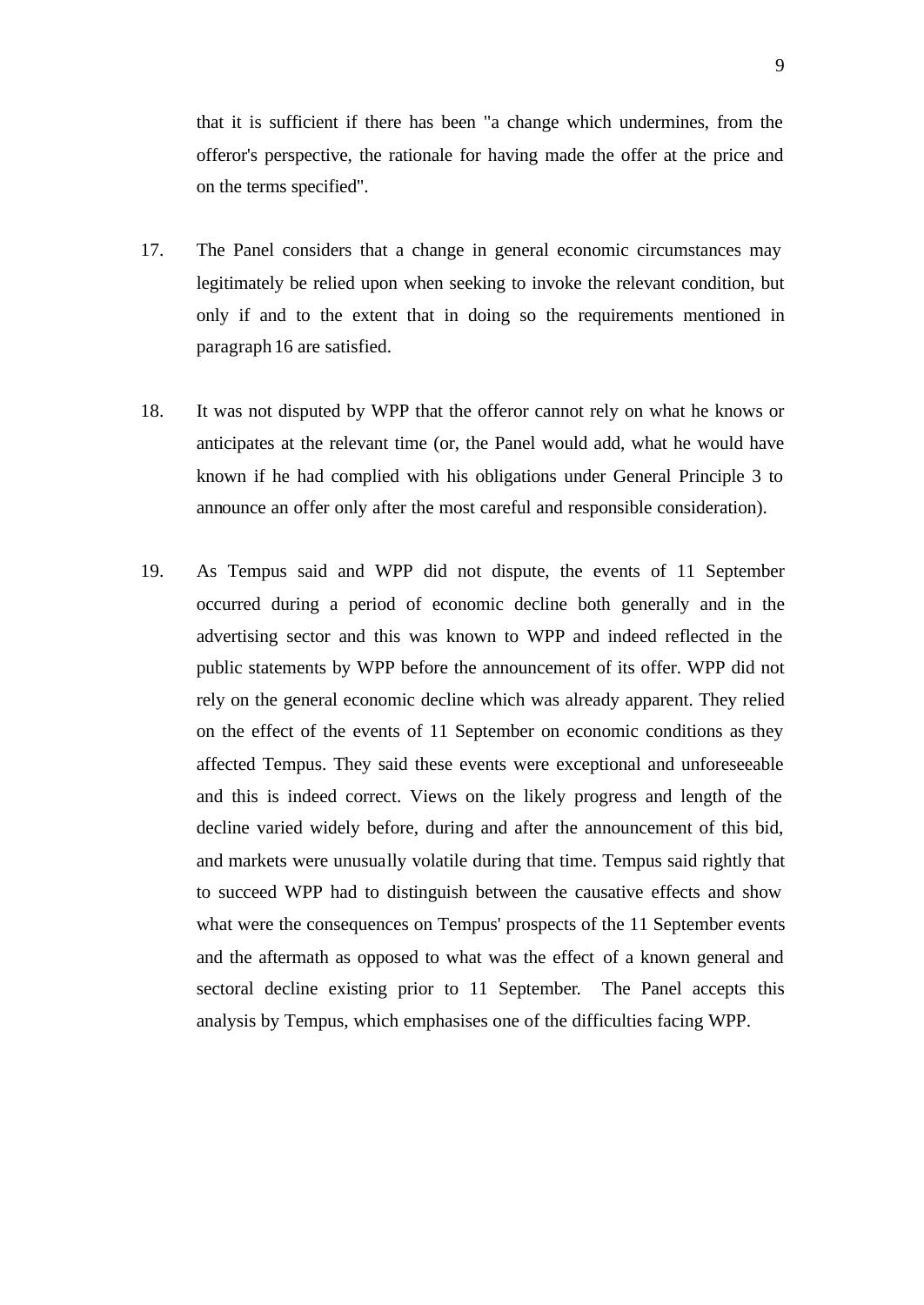#### **Subjective Conditions**

20. WPP acknowledged that the question of whether a material adverse change has occurred is not simply to be determined by reference to WPP's subjective view though it considered there was an element of subjectivity. The Panel considers that the issue of material significance to the offeror in the context of an offer is to be determined objectively but would be heedful of the view of the offeror's Board on that question, and any other informed views such as those of the offeree, giving those views such weight as seems appropriate in the light of all the evidence.

### **Burden of Proof**

21. All parties acknowledged that the burden of proof was on WPP to prove that a material adverse change affecting Tempus has occurred and that this was of material significance to WPP in the context of its offer.

## **Application by WPP for Discovery and Allegations of Breach of Regulatory Requirements**

22. During the course of the Panel hearing, a number of questions were raised by both WPP and the Panel concerning the revised forecast of 16 October. In this context, the Panel specifically considered the question of whether to order Tempus to produce its third quarter figures. As indicated above this had been the subject of a preliminary hearing on 30 October before the Chairman of the Panel. It was the Panel's clear view that production of these figures was not necessary for the reasons that the Chairman of the Panel had communicated to the parties. The Panel was also satisfied that it could proceed fairly to reach a decision without these figures being available.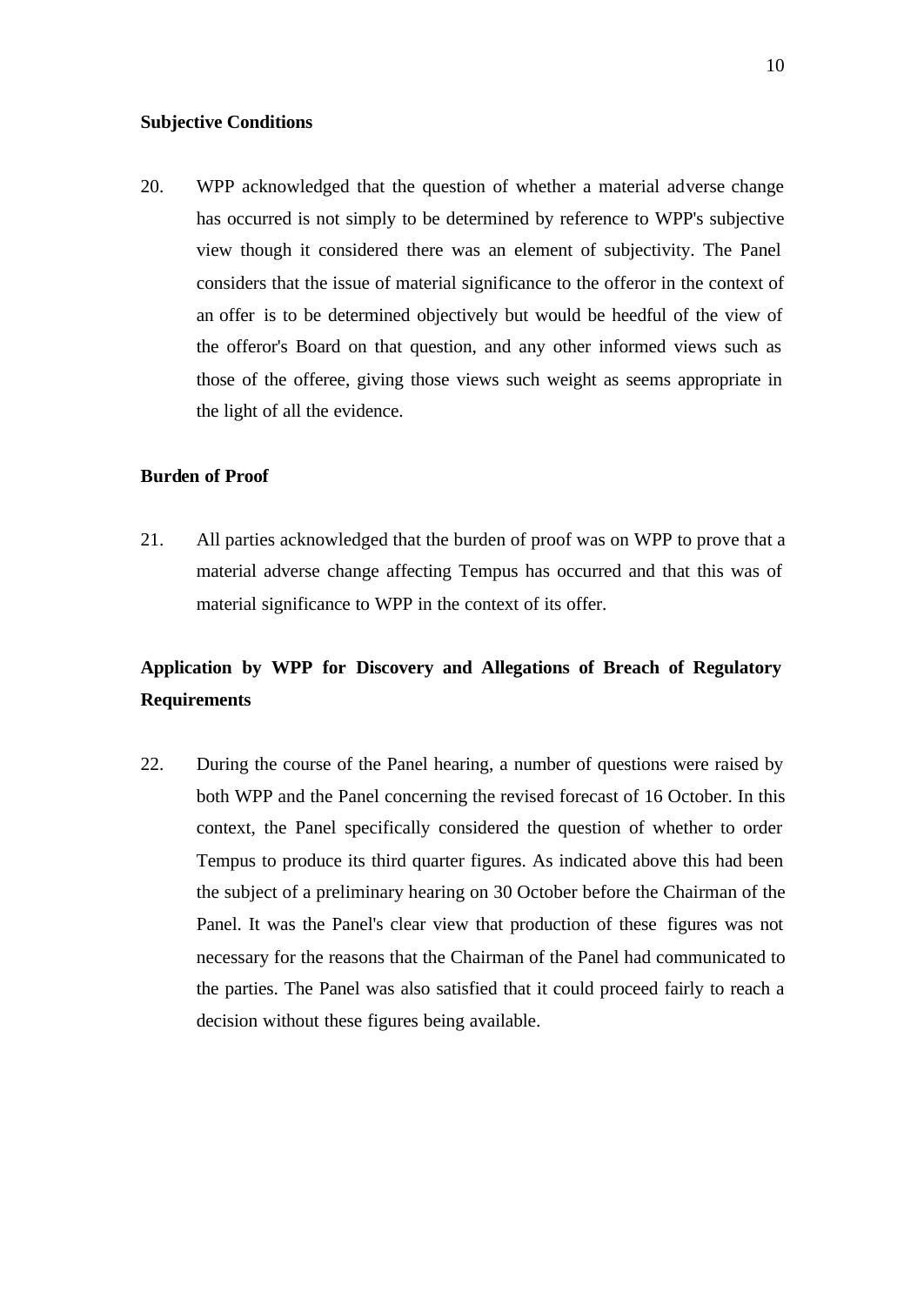23. Two of the points raised in this connection should be mentioned. WPP alleged that Tempus was in breach of certain regulatory requirements and guidance requiring Tempus to notify the Companies Announcement Office of changes in its financial position. The Panel found this unhelpful. The issue for the Panel was not whether Tempus was in breach of different regulatory requirements expressed in different terms and for their own purposes. Nothing in this statement should be read as acceptance of the accuracy (or otherwise) of such allegations. Nor did the Panel accept that Tempus' unwillingness to disclose confidential information (albeit information which it had used for the purposes of its October forecast) to a competitor who was striving to remain precisely that, was to be regarded as evidence that such information would be damaging to Tempus, as WPP had contended.

## **Precedents**

- 24. The Panel Executive informed the Panel that there are no precedents as far as the Code is concerned relating to the circumstances in which offers have been withdrawn, without the consent of the offeree, on the basis of a material adverse change in the business of the offeree. It should be noted that an offeror who wishes to lapse its offer is often able to do so by invoking the acceptance condition or an offer may fail if it is not approved by the offeror's shareholders, if this is also a condition of the bid. In these situations there is no need for an offeror to try to invoke the material adverse change condition.
- 25. In its submission WPP referred to a number of materiality tests referred to by various authorities in other contexts. The Panel considered that these were not particularly helpful in the present case where the focus of the issue and the approach to its determination was different.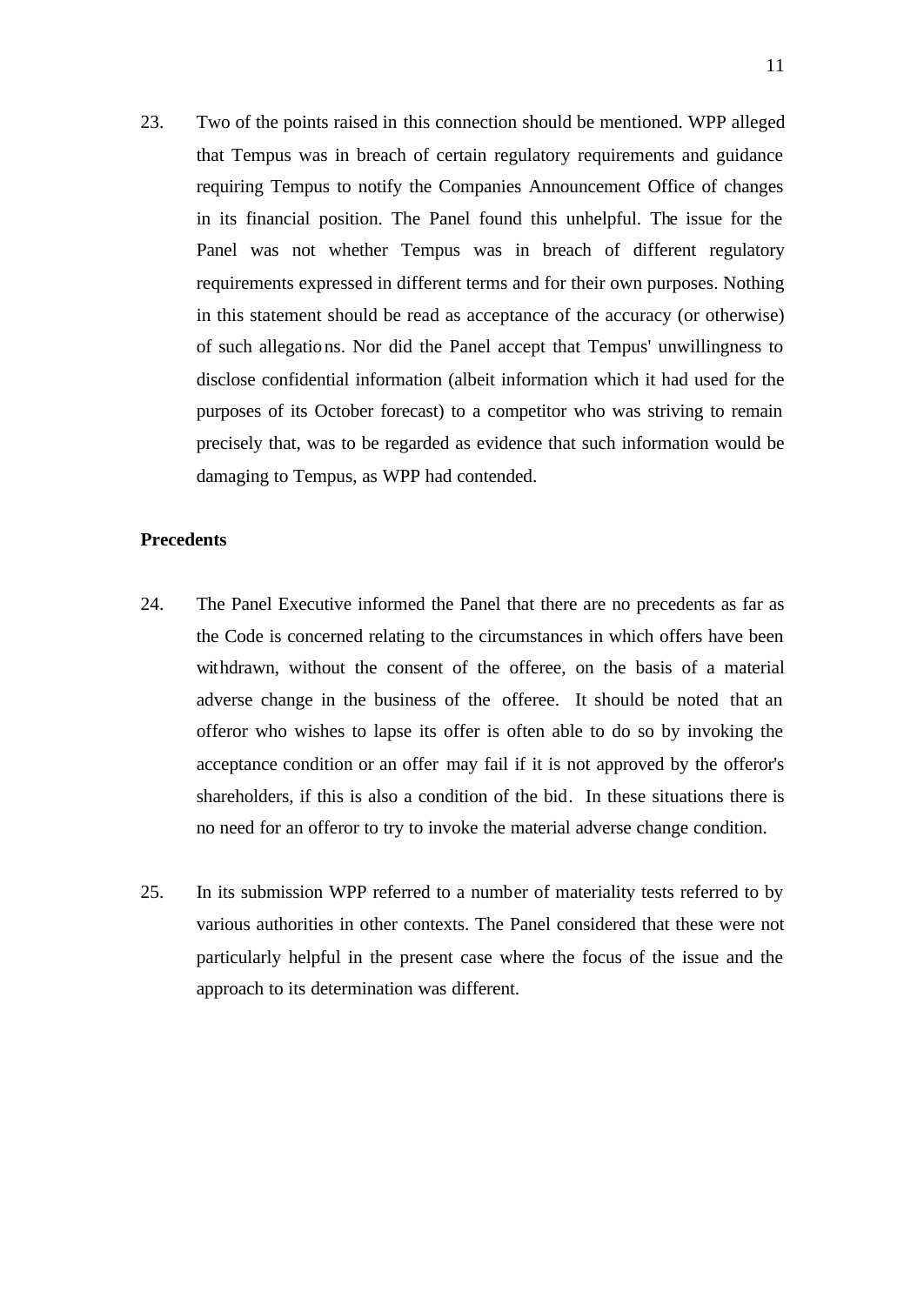#### **Tempus' Profit Forecasts**

- 26. Both WPP and Tempus referred to various profit forecasts for Tempus in their written and oral submissions before the Panel. The Panel considered all the points raised orally and in writing about the reliability of the forecasts and the conclusions to be drawn from them. The details of these are a matter of commercial sensitivity and remain confidential. Accordingly, the Panel does not consider it appropriate to set out these details, but it is necessary briefly to refer to them as so much of the argument turned on these and the inferences that could be drawn from them about the future prospects of Tempus.
- 27. As stated above, Tempus provided WPP with a forecast for the year to December 2001 on 7 September which had been prepared some days earlier. In early October, Tempus prepared a revised forecast for 2001 and this was the one supplied to the Panel Executive and WPP on 16 October with Tempus' consent. The October forecast was lower than the September forecast and included as exceptional operating items certain expenses principally concerned with reducing costs as a response to the decline in the Tempus' markets that had been gathering pace throughout 2001. WPP sought to suggest Tempus' October forecast was optimistic but also relied on its contents to justify its fundamental contention that there had been a material adverse change since the September forecast. It said in effect that the forecast and the inferences that WPP drew from it proved its case. Tempus emphasised the short term effect on profits of a fall in revenue that could not immediately be compensated for by cost reduction measures. Tempus said that the benefit of cost reduction measures taken in the second half of 2001 should flow through into 2002. The Panel was assured at the hearing that the forecast had been rigorously prepared with the involvement of the full Board, all of whom had been made conscious of their responsibilities and although it had not been formally reported on, Lazards had been involved as had Tempus' legal advisors.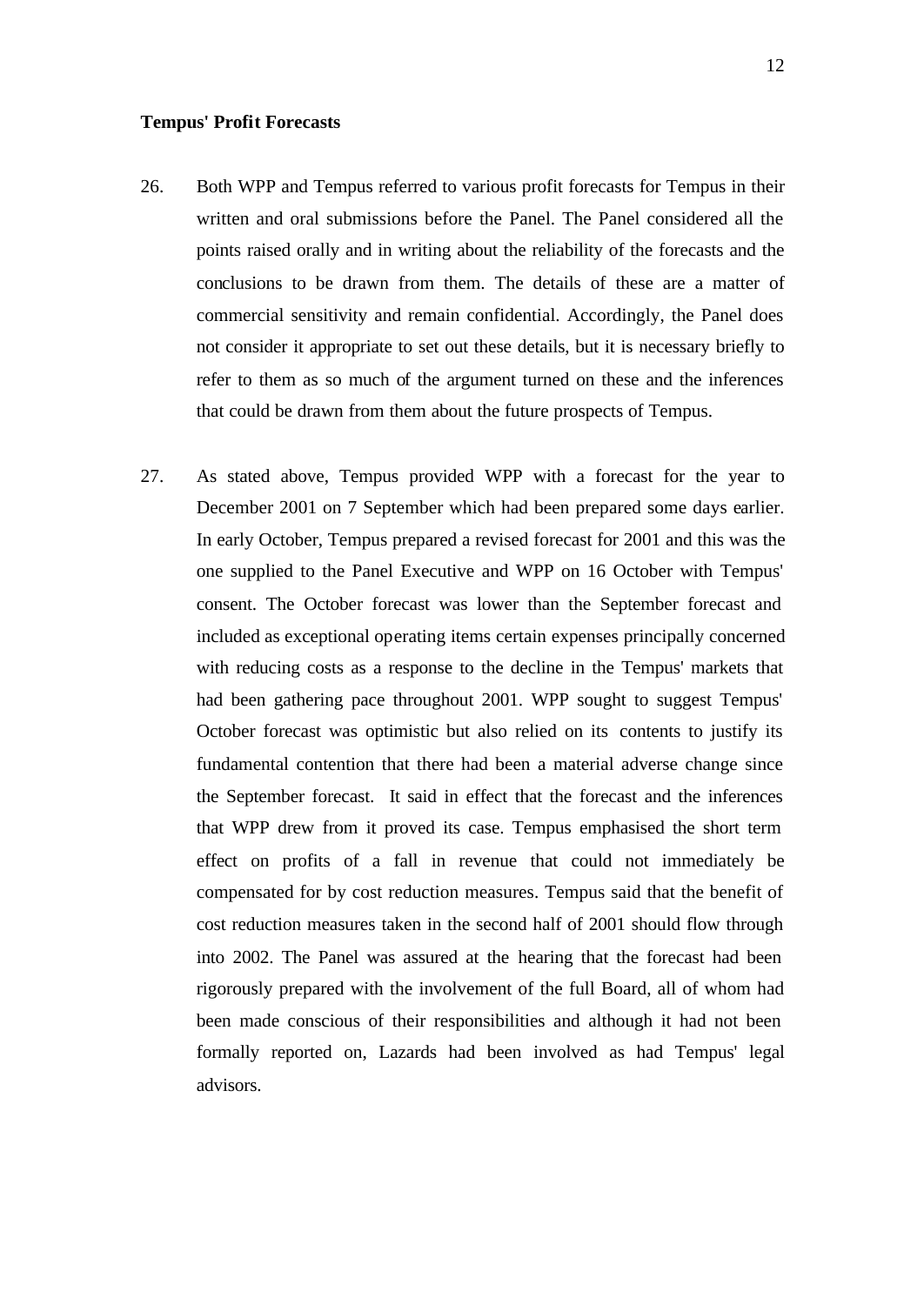28. In considering these forecasts and in arriving at the conclusions expressed below, the Panel considered amongst other factors WPP's arguments on Tempus' adjustment to its September forecast from in-fill acquisitions, the treatment of exceptional items for the purposes of the forecast, and the existence and implications of a major restructuring plan implemented by Tempus.

#### **Longer Term Prospects**

- 29. The Panel was addressed by both Tempus and WPP on the change in the longterm prospects of Tempus as a result of the attacks of 11 September and the events that followed. The 2001 figures did show a decline in the performance of Tempus (but not the reasons for that decline) for the current financial year, but WPP did not persuade the Panel that they showed a material longer term decline in the prospects of Tempus.
- 30. In support of its case WPP submitted its own projections of Tempus' profits for the year to December 2002 based on WPP's view of the current "run rate" as shown by the 2001 information, in particular WPP's analysis of Tempus' projections for the second half of 2001. Tempus did not accept WPP's figures for the year to December 2002, stating that they significantly understated the position, but did not put forward a revised projection of its own and there was no obligation upon them to do so. The Panel reached the view that there were no reliable figures for 2002 from which it could derive any useful conclusion and that any attempt by WPP to arrive at a projection for 2002, based on an extrapolation of Tempus' run rate profitability for all or any part of the second half of 2001 was unlikely to be meaningful.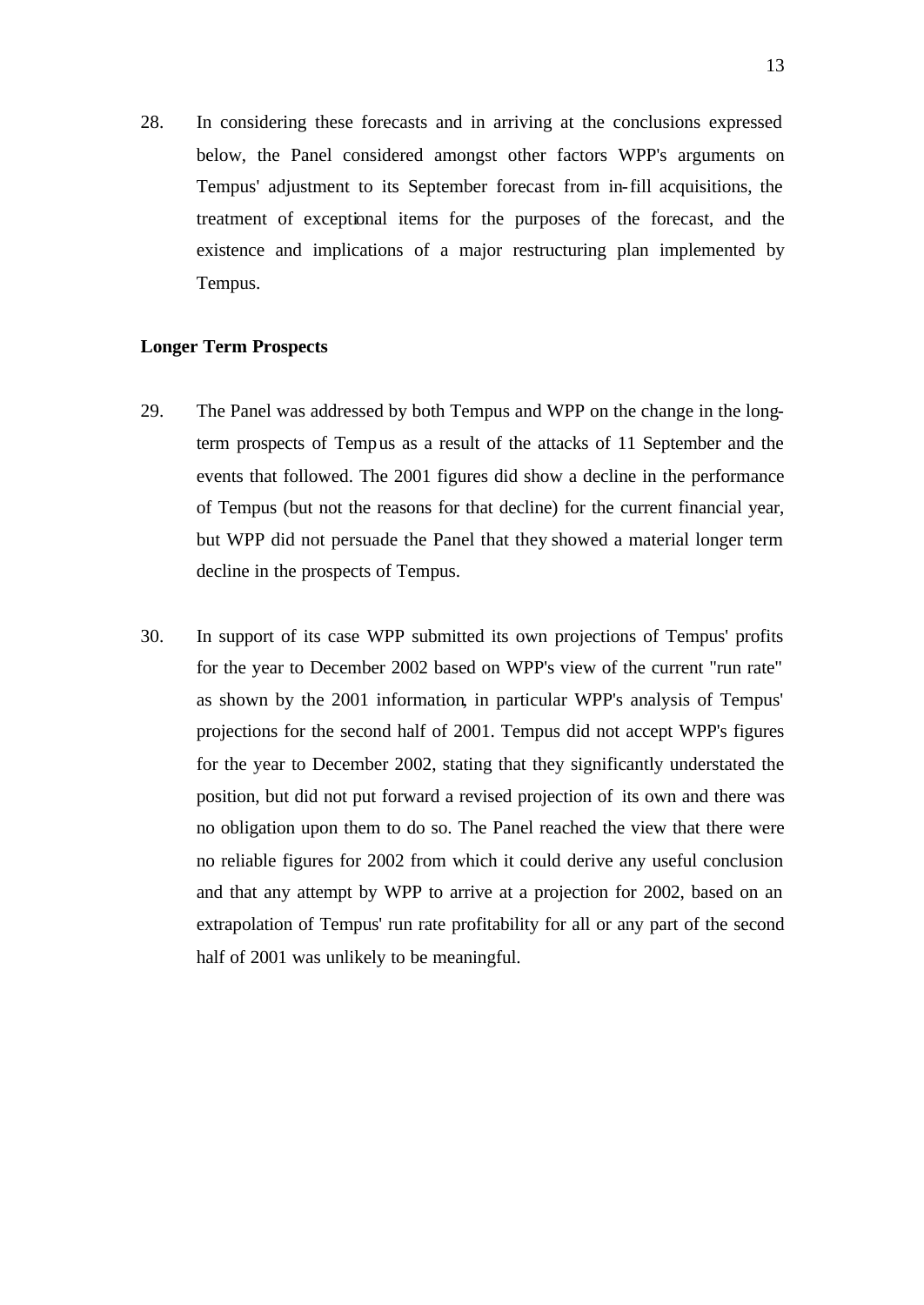- 31. It was clear to the Panel, applying the test in paragraph 16 above, that a temporary effect on profitability was not of itself sufficient. The adverse change had to be long lasting since a purchaser of 100 percent of a company for strategic reasons was clearly investing for the long term and therefore something of material significance to such an offeror "in the context of the offer" had to be long term.
- 32. The detailed submissions of the parties were supported by contributions from a number of representatives of the parties in the hearing. There was a considerable divergence of opinion as to Tempus' longer term prospects: WPP expressed the view that the nature of Tempus business and the cost saving steps it had taken meant that its prospects were damaged for the long term as a result of those events. Tempus, however, was firmly of the view that its business remained robust and produced evidence from third parties that the recession in advertising had been underway for some time and that the impact of the events of 11 September was likely to be relatively short lived. The Panel was unable to conclude that WPP had demonstrated that Tempus' "franchise" (as WPP described it) was materially damaged as a result of those unforeseeable events.

#### **Strategic Rationale for the Offer**

33. In its offer document, WPP stated strongly that it believed that there was a variety of strategic and financ ial benefits arising from the takeover of Tempus which arose in a number of ways. The Panel was of the view that it was hard to say that those strategic benefits no longer remained available to WPP noting, in particular, the fact that on 10 October, WPP stated in its announcement that it "remained convinced of the strategic merits of combining WPP and Tempus". At the hearing WPP confirmed that the question of strategic rationale, although never overwhelming, remained but said it had to be weighed against the price to be paid for Tempus. The Panel concluded that the continuing strategic benefits of proceeding with the bid were significant in examining the issue *in the context* of WPP's offer.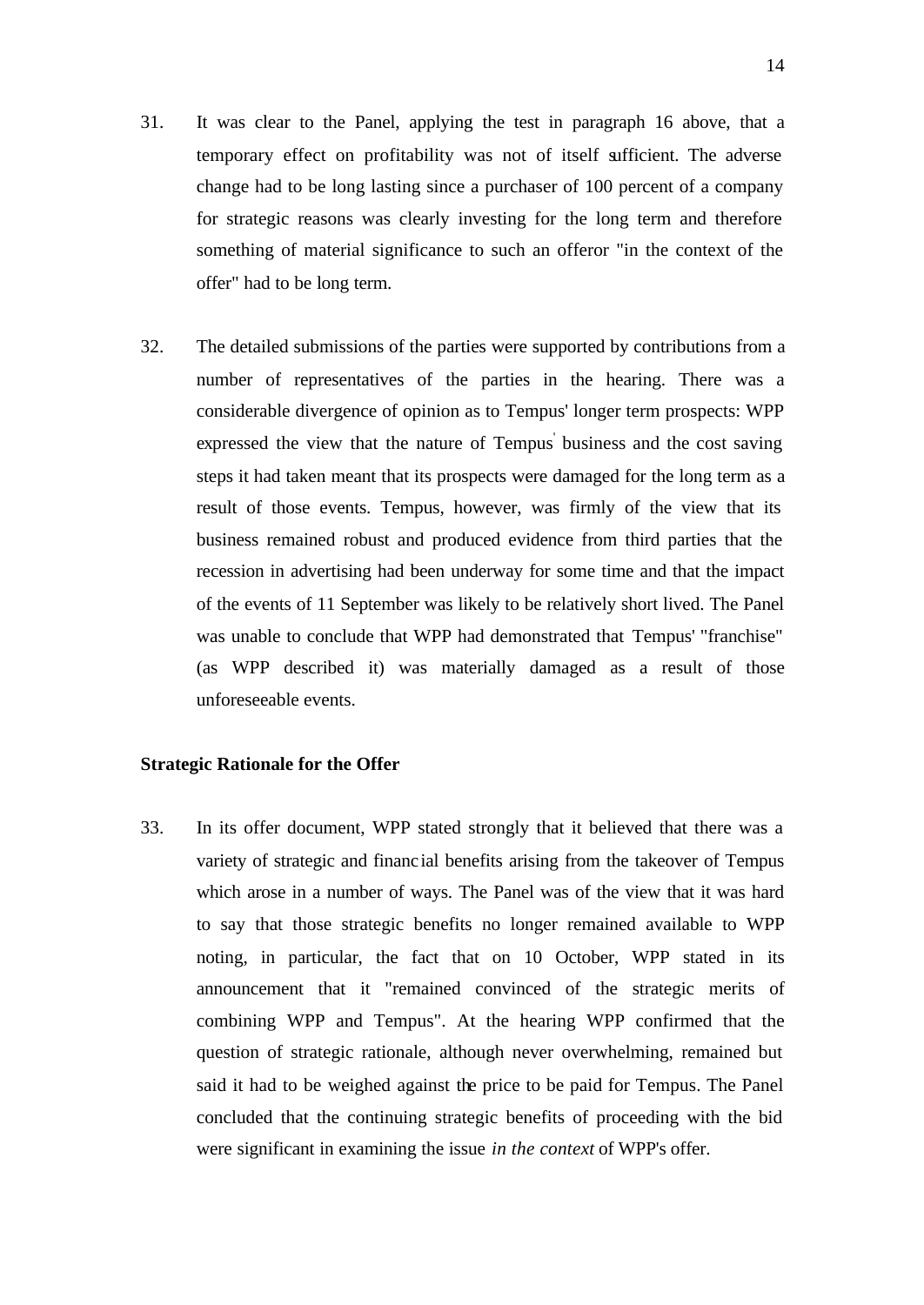Furthermore, in the context of the offer such effects as there may have been on Tempus' prospects as a result of the events of 11 September and following, over anything other than the very short term, remained unclear in spite of the attention paid to them.

#### **Share Purchase**

34. As has been indicated, WPP purchased 2.37 million Tempus shares on 17 September at the offer price of 555p. This took its stake to approximately 25%. There was considerable debate before the Panel as to the significance, if any, of this purchase in light of the case now put forward by WPP. WPP argued that the purchase had no bearing on the issue, claiming it was made for tactical reasons only in order to achieve a blocking 25% minority shareholding, and before it had appreciated the full extent of the effects on Tempus of the events of 11 September. The Panel is of the view that WPP's purchase sent a signal to the market and to Tempus shareholders in particular that, notwithstanding the events of 11 September, WPP did not then consider that condition (g)(i) applied and intended to proceed with its offer. It was not until 10 October that the impression thus given was reversed. This happened before WPP had received the October forecast and the reasons for WPP's change of position on 10 October remained obscure. In the circumstances, however, it was not necessary for the Panel to consider whether the purchase of shares had any bearing on WPP's ability to invoke the material adverse change condition.

## **Conclusion**

35. For an offeror to invoke a material adverse change condition and so withdraw its offer requires, in the opinion of the Panel, the offeror to demonstrate to the Panel that exceptional circumstances have arisen affecting the offeree company which could not have reasonably been foreseen at the time of the announcement of the offer. The effect of the circumstances in point must be